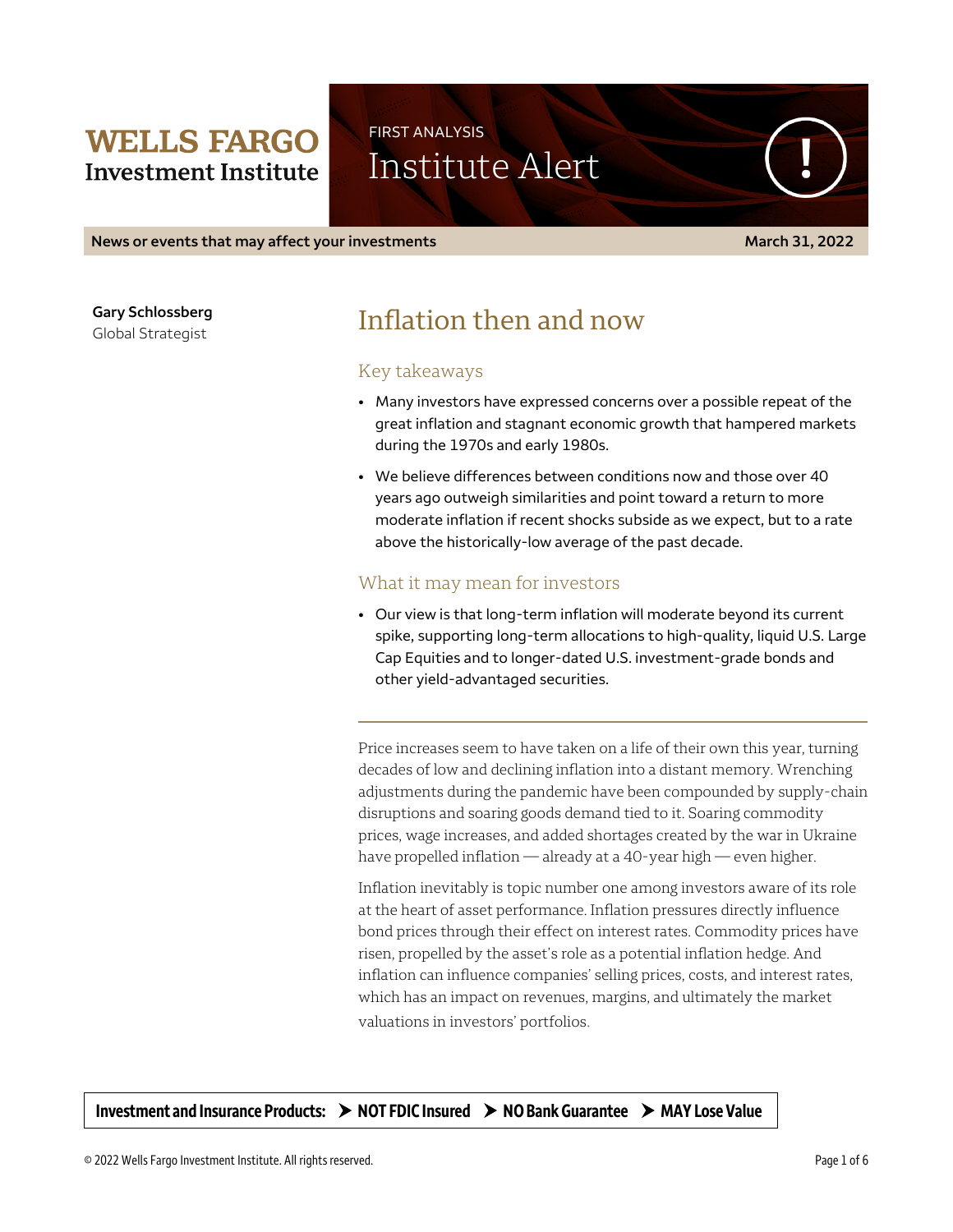### More than just inflation myopia?

Our stark outlook on inflation through 2023 contrasts with a more sanguine longer-term view, which can be even more important to asset performance. "Transitory" now may be a dirty word at the Federal Reserve, but households' longer-term inflation expectations have been edging higher far less rapidly than their short-term (12 month) expectations. In fact, the gap between the two is greater now than at any time since at least 1990, according to a University of Michigan survey for late March.

Much the same message is coming from investors through so-called breakeven rates in the market for Treasury Inflation-Protected Securities (TIPS). The breakeven rate is the yield on a conventional security less the all-in yield on an inflation-protected security of comparable maturity and is widely viewed by market analysts as a gauge of investors' inflation expectations. Long-term inflation expectations measured this way are close to the current 3% rate reported in the University of Michigan's late-March survey.

Note in Chart 1 the steepening breakeven curve as of March 25 (purple line) compared to the curve at the end of last year (red dotted line). This chart shows inflation expectations keyed to specific Treasury debt maturities. The widening gap between short and long-term inflation expectations signals a view that inflation's latest run up largely is the result of shocks from the pandemic and the war in Ukraine.





Sources: Bloomberg Financial News, Inc. and Wells Fargo Investment Institute estimates. Data as of March 25, 2022. \* Equating nominal, or observed, Treasury interest rates with their  inflation-protected counterparts. **Past performance is no guarantee of future results.** 

Lower long-term inflation expectations in the U.S. Treasury market have not prevented an ongoing debate over the ultimate impact of these short-term shocks on long-term inflation. On many investors' minds is whether we can expect a repeat of the great inflation during the 1970s through the early 1980s —double-digit interest rates, a struggling housing market, and pressure on household budgets. Much of the period also was marked by poor stock and bond performance and by a deep recession.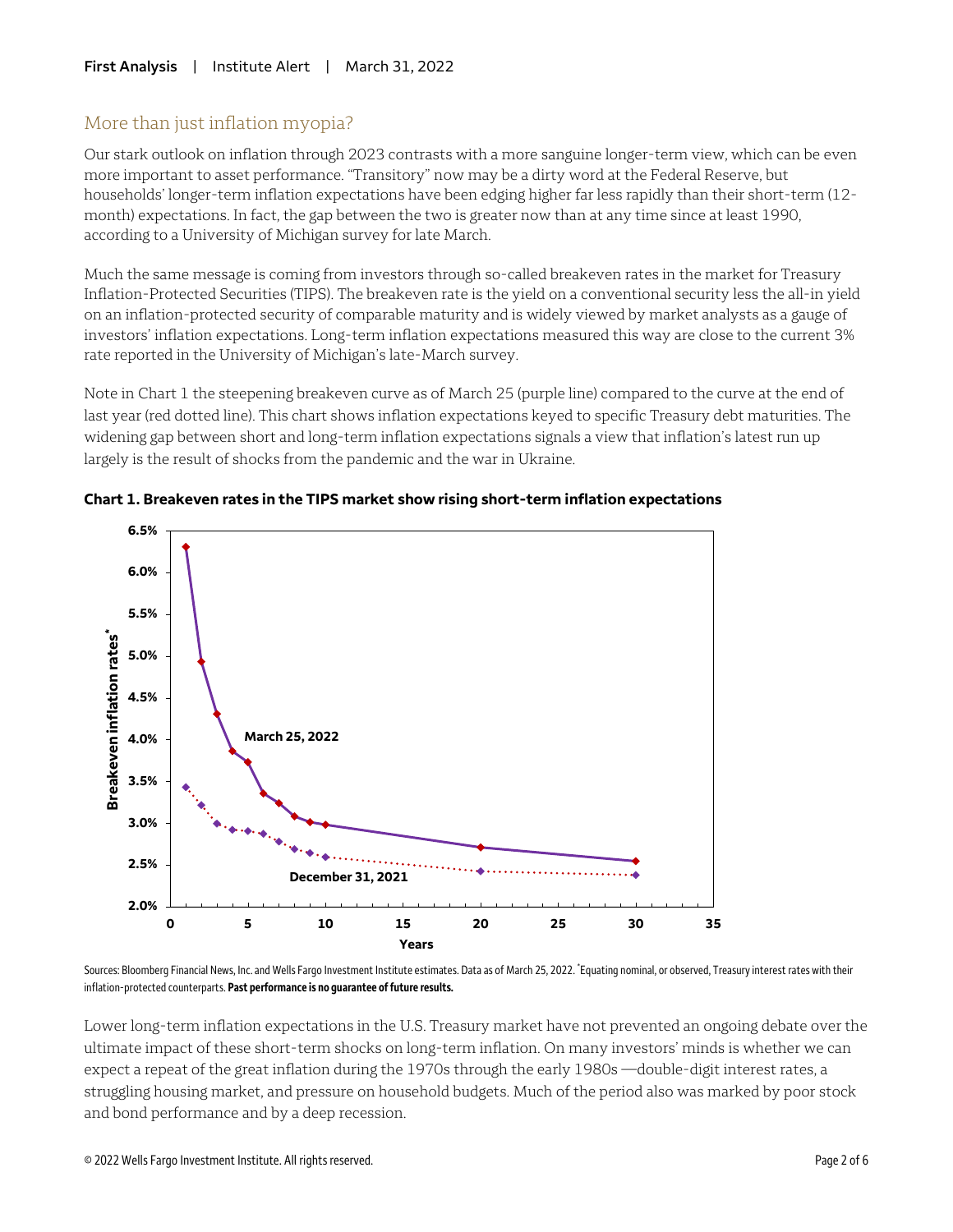#### **Not the 1970s stagflation**

Stagflation — a combination of rising inflation and slowing economic growth — has resurfaced for the first time in over 40 years. However, the term has a different meaning now than when it first was coined during the great inflation of the 1970s and early 1980s. Worries over a period of rising inflation and weakening economic growth raise legitimate concerns over the outlook, and we believe they can complicate the Federal Reserve's efforts to achieve an economic soft landing while cooling inflation.

Fifty years ago, the term stagflation described more of a chronic condition, in which high inflation showed little response to extended periods of modest or even stagnant growth. Whether or not economic growth and inflation morph into the kind of stubborn stagflation seen in the 1970s will depend on the extent to which structural changes prevent inflation from responding to weakening growth. We believe the influence of market forces ultimately will be strong enough to pull inflation lower if economic growth cools.

So, do we think history is about to repeat itself? The latest inflation cycle checks off some of the boxes explaining uncomfortably high inflation 40 to 50 years ago:

- 1. Policy errors: Guns-and-butter fiscal policy in the late 1960s was similar in this cycle by aggressive fiscal stimulus supercharging an already powerful economic recovery from the worst of the pandemic. The Federal Reserve's slow response to inflation's rise in the past year has been similar to its late start to inflation control in the 1970s.
- 2. Another shock to fuel costs: The latest jump in oil prices has been similar those during the first two energy crises in the mid and late-1970s. Fossil fuels still have a pervasive effect on costs throughout the economy, despite a more muted economic impact in recent decades from increased energy efficiency and the shift toward less energy-intensive services spending.
- 3. Soaring commodity prices: Now, as in the 1970s, soaring fuel costs have been accompanied by double digit increases in industrial metals and agricultural prices, adding to the cost of food and manufactured-goods inputs.
- 4. Slowing capacity growth: Our research shows that an aging workforce is likely to slow economic growth potential in the decade ahead. Slower productivity growth had much the same effect after the first oil shock in 1973-74, leaving inflation exposed to periods of strong economic demand.

#### That was then, this is now

So why not throw in the towel and state that higher inflation is here to stay? Our view is that there are compelling reasons for households and investors to expect subdued longer-term inflation.

1. Globalization's transformation: Globalization, at the heart of disinflation since the 1980s, has come under a cloud created by trade tensions with China, rising costs in China, and pressure on other countries to reshore to more costly home markets. Supply-chain disruptions, aggravated by the war in Ukraine, have sharpened a debate over just-in-time versus less efficient, just-in-case inventory management. We believe that pressure on companies to simplify, shorten, and create supply chain backup systems will take time to develop. To this point, after four years of U.S.-China trade tension, we have not seen a broad reshoring of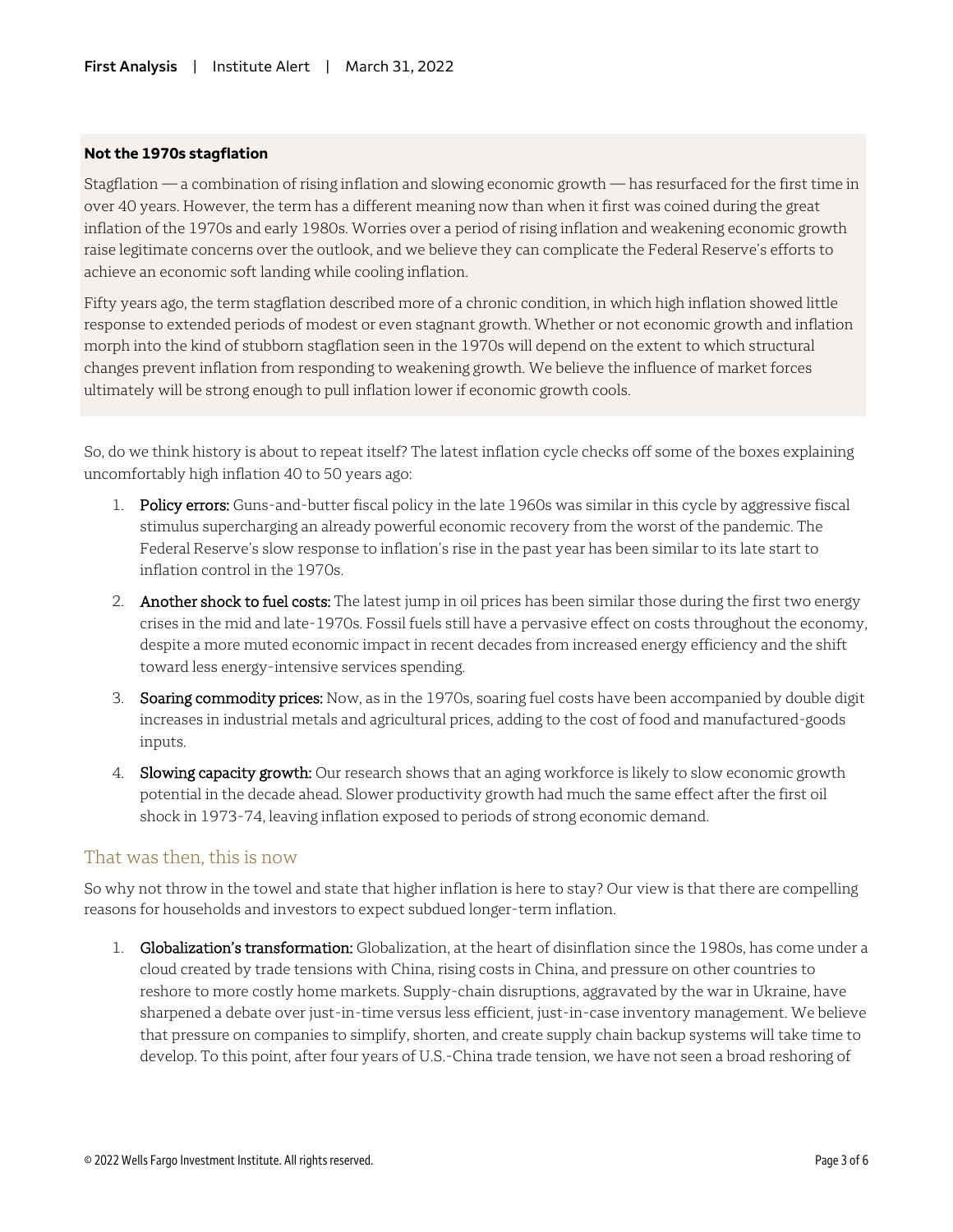production to the U.S. Until technology and other cost-saving decisions incentivize reshoring, it will not make sense to move production from overseas factories and limit inflation in consumer goods. $^1$  $^1$ 

- 2. Online shopping and other technological advances. Prices have been contained and, in some cases, lowered by efficiencies and greater price transparency created by the internet and other advances in telecommunications and logistics. Sheltering at home during the pandemic lifted the growth of tech-based business and lowered costs through increased efficiencies tied to economies of scale.
- 3. Fewer institutional rigidities: Today's economy is considerably less encumbered by industry regulation, despite signs of a shift toward greater government control. Antitrust is focusing more on competition than on a broader concept of consumer welfare, often accommodating increased industry concentration and pricing power.
- 4. Lower barriers to entry: A more services-oriented, less capital-intensive economy now than it was over 40 years ago has boosted competition by lowering capital costs. Other innovations, such as cloud computing, have further eased entry of new firms by lowering software, equipment, and data processing costs. Increased focus on de-concentration and competition in antitrust policy has increased the scope for business cost containment.
- 5. Market-driven wages: Institutional flexibility has extended to the labor market, where union representation fell to 11.6% last year — from 12.1% in 2020 and over 23% in 1983 despite recent Biden administration efforts to boost labor's bargaining power. This drop has reduced the likelihood of the kind of cost-of-living-adjustments and other contractual obligations that reinforced a wage-price spiral during the great inflation. Labor's increased bargaining power during the pandemic has been due to a market imbalance between supply and demand. We believe this can correct through economic policy restraint and improved immigration policies or through management innovations and increased investment to boost productivity.
- 6. Demographics and the savings glut: Some observers have used Japan's sluggish growth and low inflation as a counter-argument to refute any link between an aging population and higher inflation. In an aging society, slower population growth can dampen demand, and more savings may be conserved. This can offset price pressure from reduced labor supply and from the drawdown in savings accumulated during an individual's working years.
- 7. A demographic offset to the housing shortage: Changing migration patterns and cyclical changes in demand (measured by household formations) can temper the impact of a persistent shortage of housing supply on rents and other shelter costs. Evidence of that comes from subdued, pre-pandemic increases in housing costs, despite increases in the housing stock falling short of underlying demand.

 $\overline{a}$ 

<span id="page-3-0"></span><sup>1.</sup> For more on how globalization is not ending but changing, please see our report, "The Future of Globalization: Investing in an Interconnected World", September 2021.

<sup>© 2022</sup> Wells Fargo Investment Institute. All rights reserved. Page 4 of 6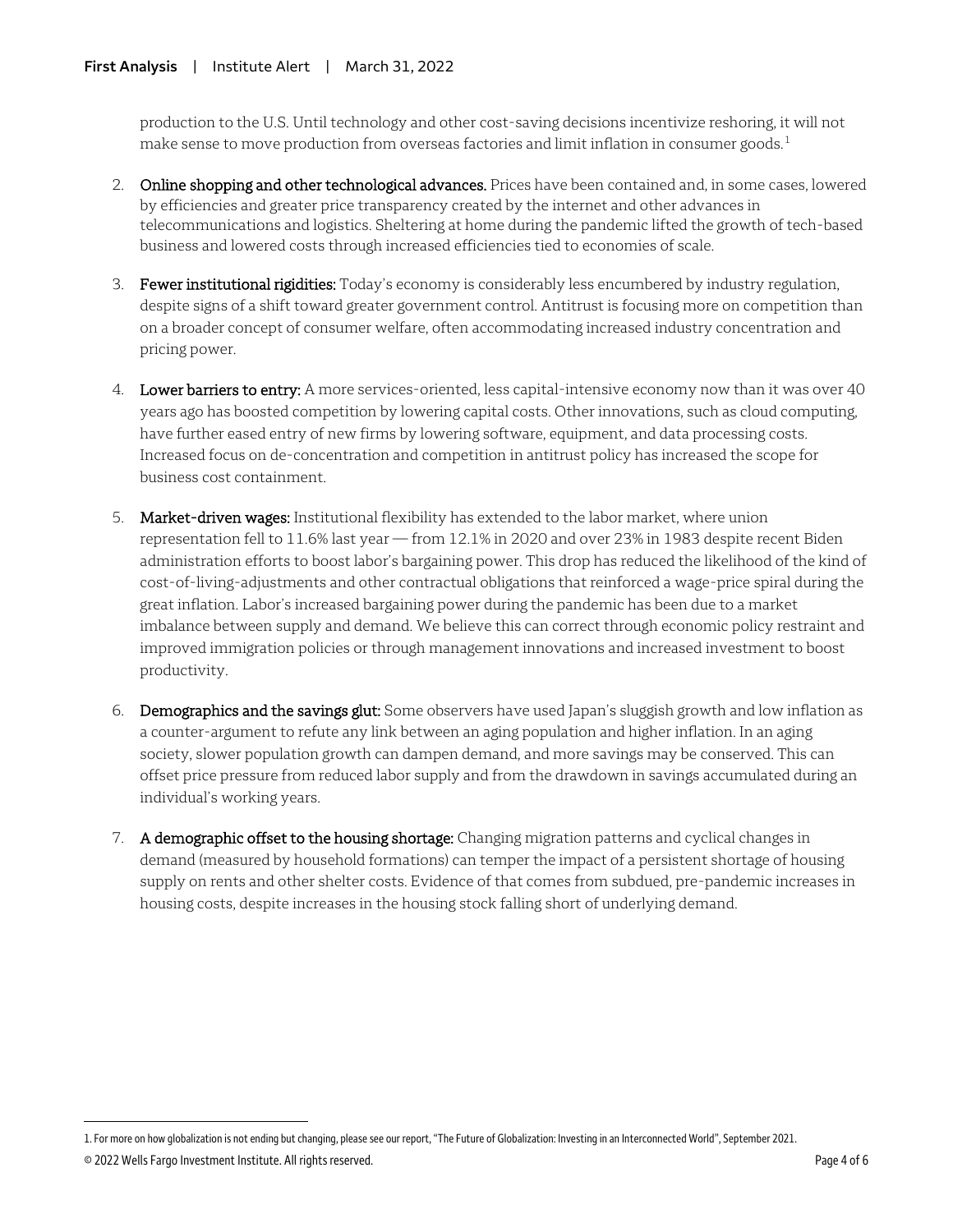### The outlook for financial assets

The debate over inflation's longer-term outlook hinges essentially on structural changes shaping the economy's performance in the decade ahead. Our view is that similarities to the 1970s are not as strong as current secular trends. As outside shocks subside, we believe inflation will return to what we view as historically moderate levels.

The great inflation of the 1970s and early 1980s, peaking at 8.8% in the 10 years to August 1982, was a 20thcentury anomaly, as Chart 2 illustrates. The rate soared higher and for longer than at any time since at least the early 1920s, approached only when the U.S. lifted price controls after World War II. Even a more moderate, but elevated average rate exceeding 4% a year is an exception to the rule, occurring little more than one-third of the time since the beginning of 1946.



#### **Chart 2. Putting the great inflation in perspective**

Sources: U.S. Department Of Labor and Wells Fargo Investment Institute estimates.\*Based on monthly data. P.A.= "per annum," or annual rate. CPI = Consumer Price Index. 

A return to more moderate inflation is critical to a positive long-term outlook for stocks and other financial assets. Viewed strategically (10 to 15 years), we believe long-term interest-rate restraint should ease pressure on equity valuations and dividend-oriented stocks. Moderately higher, longer-term inflation also fits well with our constructive long-term outlook for higher-quality, more liquid U.S. Large Cap Equities, best positioned to deal with incremental improvement in pricing power and moderately higher interest rates.

Finally, we anticipate higher but still moderate interest rates also should support bonds after years of low yields. More specifically, our expectation for bond market's longer-term stability ultimately can support a return to favorable ratings on longer-term U.S. Treasury issues, preferred and tax-exempt securities, and other higherquality, yield-advantaged sectors of the market.